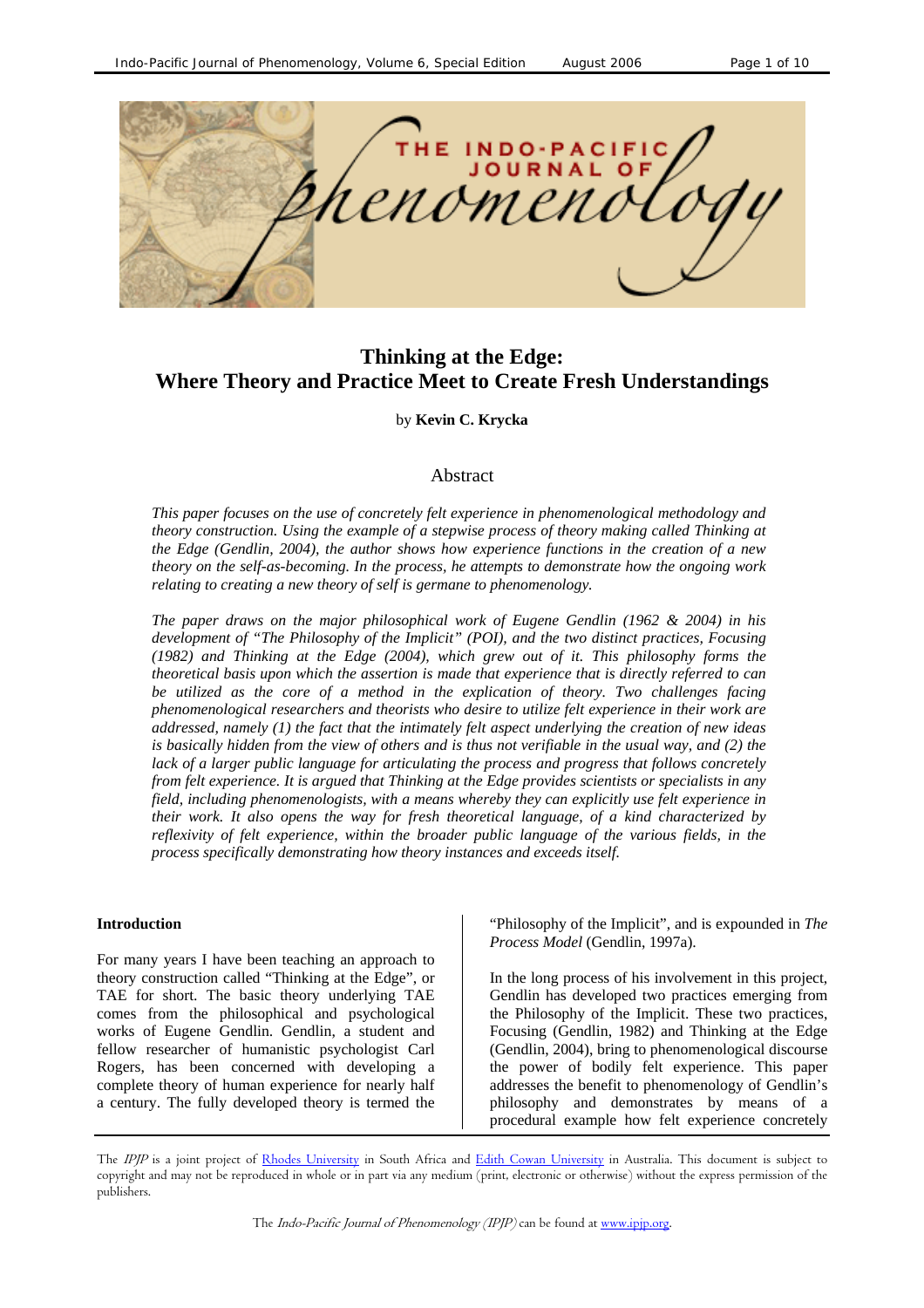functions in the explication of a new theory of the nature of the self.

For those implementing phenomenological methods and philosophies, experience is regarded as a key aspect of human life out of which come, and upon which are built, the specific theories and methods that drive our research and scholarly activities. There is thus unlikely to be disagreement with the contention that experience, as a broad category, is fundamental to the creative expansion of human understanding along many dimensions. However, to say that it is experience concretely felt that is primordial in any human or organismic activity - be it thinking, feeling, perception, memory or any other subdivision we can think of - may create some interesting discussion and debate among us.

In moving toward his theory of human experience, Gendlin (1962) first articulated how experience functions *prior to* language, thought, feeling, and any another form of symbolization such as concepts and theories. He then developed this key insight into a radical experiential empiricism (Gendlin, 1997b) that places experience first, thus reversing the more common Newtonian ordering in which concepts organize and derive phenomena.

"Experience", for Gendlin, is that to which we inwardly refer "naturally" as we go about our daily activities, often without our paying much attention to it at all. He extends this central notion of a natural side of human experiencing to include all living organisms. He asserts that every living organism is in ongoing bodily interaction with an intricate situation and with the universe (Gendlin, 1997a).

Hitherto, there has not been a complete theory of human experience that accounts for the everexpanding ways in which we create new knowledge. New knowledge is generated through exceeding the forms and structures already in place. Forms such as gender, economics, being son or daughter, and so forth, are daily exceeded because we can enter into them, sense precisely where they do not entirely match our experience, and then sketch forward something new that carries with it the exceeded form. Following Gendlin, many others now actively place *entering-into-experience* as the foundation of their work as researchers, educators, scholars and artists, to name but a few.

## **Toward a Wider Experiential Phenomenology**

Since the publication of *Experience and the Creation of Meaning* (Gendlin, 1962), Gendlin has been intent on establishing how experience functions in a variety

of modes of human activity. His starting point has been to examine how experience functions in thinking and language, two kinds of examples from human activity that are basic to developing an experiential philosophy of human experience. He shows that there is a way *to think with-from more than* our patterns, concepts and theories would or can allow. The way to *think from* is already inherently in what he refers to as the "responsive order" in which humans interact within themselves and with others. A responsive order is contrasted, for the purpose of clarification, with the logical order that is recognizable in most contemporary philosophy and psychology.

An example of how the responsive order functions readily presents itself from the arts. Say, for instance, that you are interviewing a choreographer of ballet for your next phenomenological study. If your focus were on articulating the basic psychological structure in the creation of a new ballet, you most likely would ask how the person *knows* what comes next in the steps of the new ballet. Imagine this scene: Having just inquired as to how the next step is known to the choreographer, s/he pauses a minute and says, "Well, it goes something like this…". S/he proceeds to take a pose and then slowly moves an arm upward, with his or her expression one of searching for something. An arm stops mid-air and waits there, to your eye merely floating. Then the arm moves again. Your subject then says, "There, just like that. That's how I create the next movement."

This is a prime example of how experience functions responsively in the creation of something new. The searching for something is evident, but the outcome is not known as of yet, at least not until it arrives. The responsive side of our human activity equation is one of interaction, unknown possible next moves, inchoate ideas, and genuine excitement.

The logical side of the equation is one of derived patterns and concepts, with even language, if understood as merely form and structure, conforming accordingly. Yet Gendlin points out that language of "... the body, the spoken word, the gesture ... is inherently always emerging from and intricately reflexive of the responsive side". Language understood in this manner is also an exceeding of logical forms.

Gendlin (2004b) sees current philosophies as lacking any desire to define conceptual constructs and derive further steps from them. In relation to phenomenology he states, "Most philosophies gave up on phenomenology long ago, because it was recognized that neutral description is impossible" (p. 127).

The IPJP is a joint project of Rhodes University in South Africa and Edith Cowan University in Australia. This document is subject to copyright and may not be reproduced in whole or in part via any medium (print, electronic or otherwise) without the express permission of the publishers.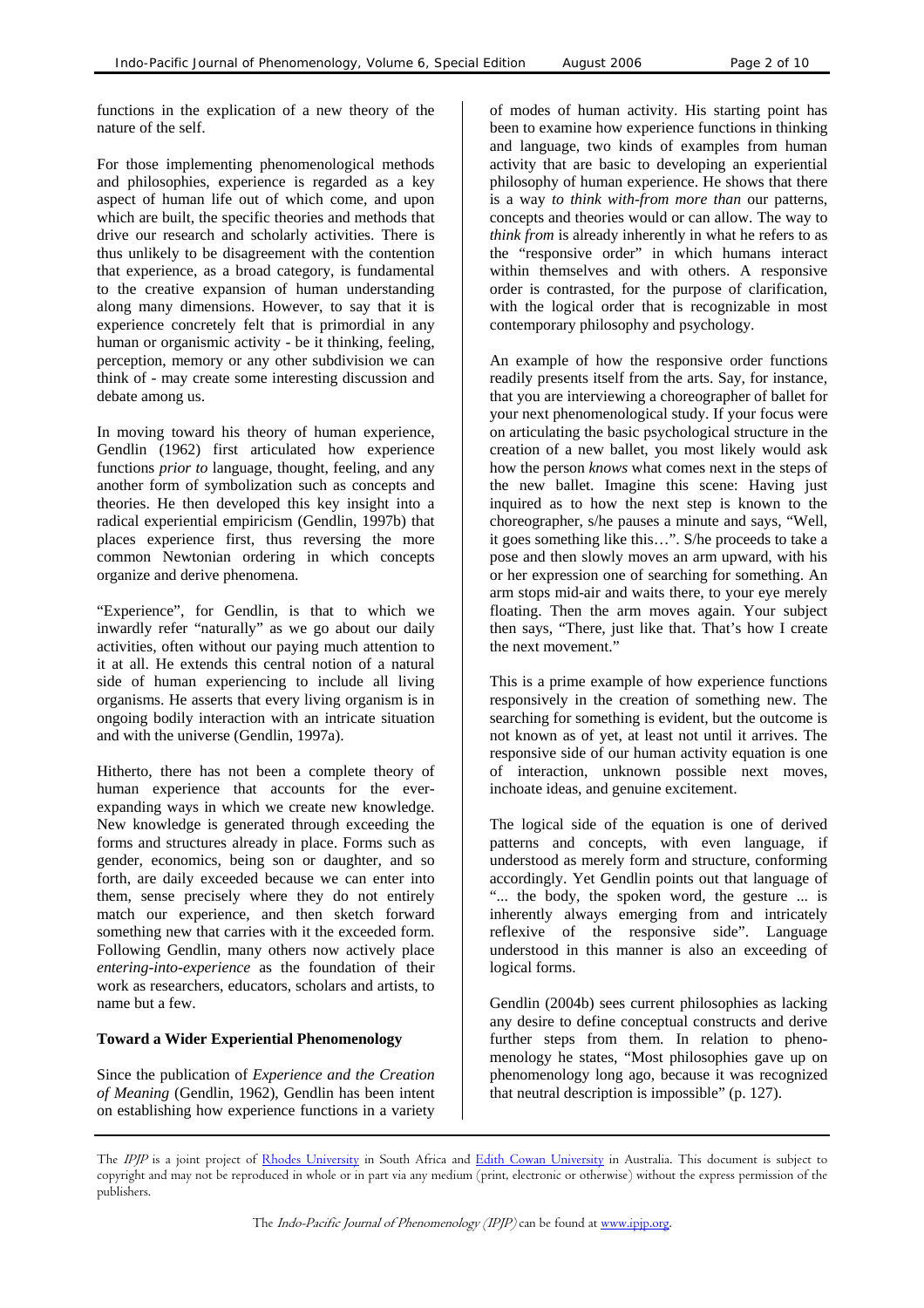Gendlin breaks through this apparent impasse in one primary way: by pointing out that there only is a "problem of neutrality" when we base our concepts on a locked understanding of how language functions in experience. To free the debate, he urges for a phenomenology that places experience first, one that does not privilege existing categories or determine new ones from the top down. In many of his writings, Gendlin points to the metaphoric nature of language, where natural textural understandings give way to richer and more intricate steps than would be possible from a static, conceptually locked position. This is a basic fact of humans and language, according to Gendlin. In a wide range of articles spanning five decades, Gendlin has introduced phenomenology to a new method of theory construction based in ongoing experience. As noted earlier, he places experience first, reversing the usual philosophical order "according to which doing (interaction, experiencing, procedure, finding, practice, ordinary speech, experiment …) is considered derivative from preexisting determinants (theory, history, language, culture, cognitive systems, comparison, horizon of conditions…)" (Gendlin, 1997b, p. 389).

Gendlin recognizes that we need these pre-existing organizing principles to check our work. To abandon these would be a foolish error. Instead, through his reversal, he places the logical order with its determinants *within the wider experiential order*. It is precisely in the use of this wider order that an experientially relevant phenomenology can enrich and enliven our post-postmodern world and allow for new constructs and theories that reflexively instance the ongoing nature of human living.

The way *to think more than* logical patterns and constructs comes from the explicit use of concretely felt experience. Felt experience directly functions in language when "we employ the capacity of language for new sentences. This capacity of language is rooted in the human body as reflexively sensed from the inside" (Gendlin, 2004b, p. 128). Gendlin suggests that a phenomenology that is experiential goes beyond relativism and postmodernism by building new conceptual models within the wider experiential order (Gendlin, 1973).

The project set forth in this paper concretely illustrates how experience functions in the creation of new theory. New theory derives from the reflexively sensed inside, as Gendlin puts it, such that the sensed can be made articulate in public language. It is not enough merely to enjoy the process of developing an idea privately, although that is the starting point of every new idea. In addition to this, we can now use felt experience to further the sensed inside us. Further

on in this paper there is a detailed explication of just how experience functions in Gendlin's Thinking at the Edge.

#### **Challenges for a Phenomenologically Relevant Philosophy**

There are at least two challenges confronting phenomenological researchers and theorists who desire to utilize felt experience in their work. Firstly, there is the fact that the intimately felt aspect underlying the creation of new ideas is basically hidden from the view of others and is not verifiable in the usual way. We rarely carry forward the immediacy we've felt in our ideas as we develop them and write our papers; neither do we readily utilize such subjective material in discussing or framing our work in a professional forum. Secondly, we lack a larger public language for articulating the process and progress that follows concretely from felt experience as its precision interacts with our emerging ideas and those already articulated in the public sphere. The newest, freshest, most exciting ideas we have may seem, even to us, mysteriously given.

In our day to day work, we may occasionally dip, or enter, into the concretely felt aspects of it that underlie it, without any need to lay out this very process of dipping and expanding that went on in our idea creation. Unfortunately, the accepted way to say *how* we in fact created this or that idea primarily relies on using concepts and ideas already in existence. If we leave out the most proximal aspect our felt meaning - it would appear as if only the reformulation of existing knowledge is possible. As Gendlin's many philosophical works show, this is an error of a most significant degree.

The second concern I have mentioned resides in the conscious uses of direct experience, or lack thereof. Scientists (both natural and social) and philosophers are a special group of folk who expend great amounts of time and energy in formulating this or that idea, testing its hypotheses, and hopefully disseminating them to the public. We are notoriously serious and private as well. Yes, particular ideas may well be best served by silence and protection - yet what about the way in which this particular idea came into being? This critical aspect of our work is publicly addressed by almost none of us.

What we lack is a language of the process and progress of ideas, as well as a method to apply to our emerging knowledge.

The IPJP is a joint project of Rhodes University in South Africa and Edith Cowan University in Australia. This document is subject to copyright and may not be reproduced in whole or in part via any medium (print, electronic or otherwise) without the express permission of the publishers.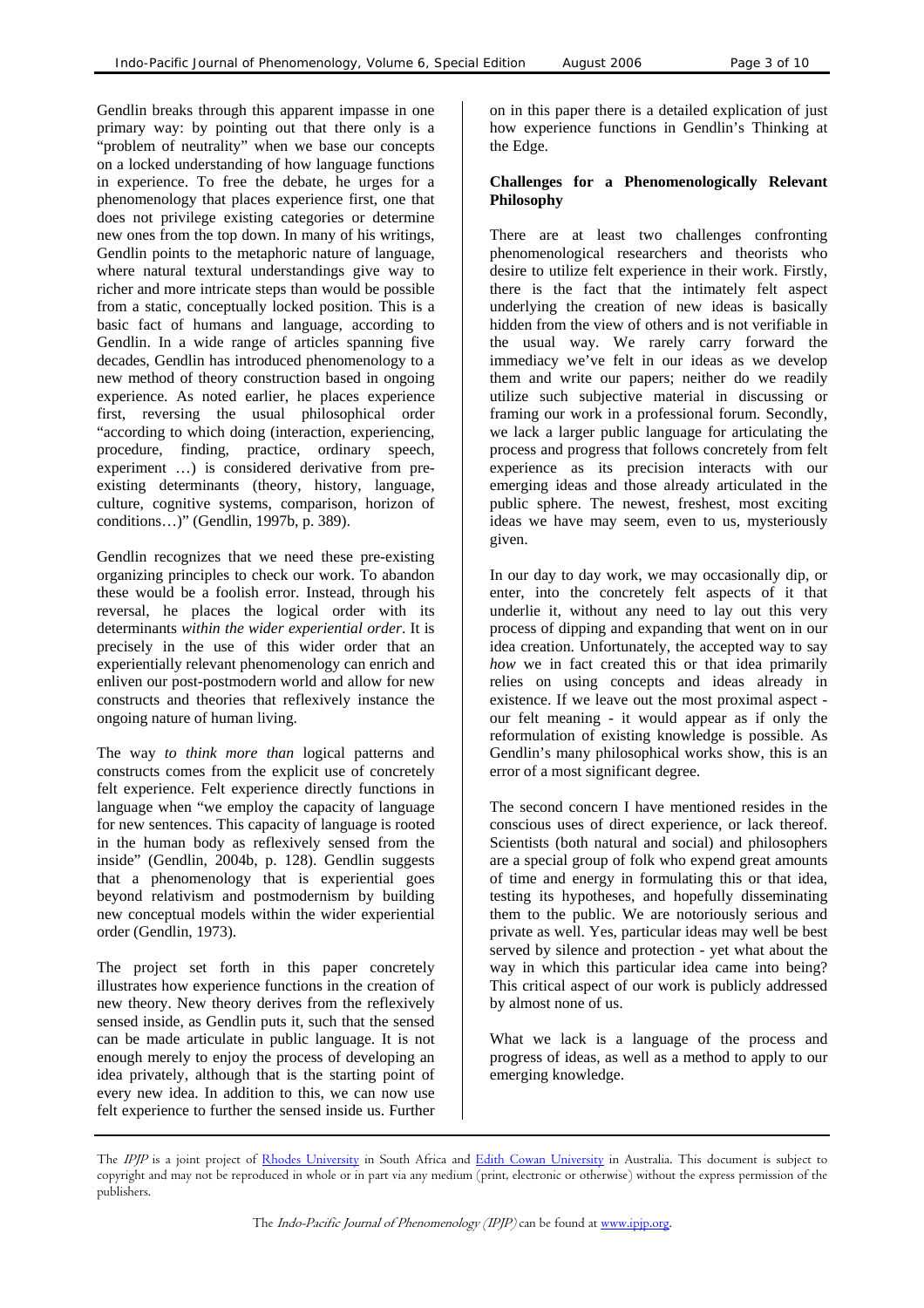In addressing these two problems, I will draw on Gendlin's Philosophy of the Implicit and its method of theory creation, TAE. What follows is an example from my own work of how the felt immediacy of an emerging idea is first experienced and how its freshness is referred to again and again through a stepwise process in the articulation of a new theory.

#### **Overview of 'Thinking at the Edge'**

Thinking at the Edge is a radical departure from mainstream methodology, and even from some phenomenological methods, in that it places the directly referred to felt sense of our idea, nascent and clumsy as it may be at first, at the centre of the process of a theory's articulation. Initially quite "personal" in nature, that which can be touched directly again and again in us forms the nexus to which we will return as we further explore and elaborate the terms of the idea or theory.

In a recent telephone conference call regarding his Philosophy of the Implicit, Gendlin stated, "Real thinking is rooted, emerging from *there* in me. It's an exciting, windy place where all the concepts are all trying to let energize something *there* - that's the edge and we like it! We like to think. It's just that we learned it backwards" (personal communication, May 1, 2005).

The "backwards" learning to which Gendlin refers is the use of existing concepts, patterns, symbolizing, and even language, as if they pre-determine experiential knowing. Typically, we feel something deep in us, something stirring there down deep that is rumbling to get out of us. Then we (prematurely) employ some existing pattern of knowledge that we know well. Picking up existing patterns (concepts, theories, symbols) first is a powerful kind of logical action embedded in linear ordering.

In the experiential order found in Focusing and TAE, experience is always placed first. Concepts or patterns 'out there' are already logical. They have been ordered and set out from, or derived from, experience. Their logic interacts with this experiential knowing, but does not precede it.

The logically ordered concepts may be useful, but they do not limit the knowing. In fact, we are constantly exceeding any logically ordered knowing, pattern, concept or symbolization we care to focus upon. Thus saying 'experience first' is an exciting phenomenological revision of empirical knowing and as such forms the crux of the TAE method.

TAE is not precisely like other phenomenological

methods, but does not negate them either. If we recall that the basis for this method of theory construction is the use of felt experience in the derivation of concepts and further practices, we can see just how useful a method it is. If felt experience were concretely and explicitly part of any phenomenological method, the benefit to the latter would come in exceeding prior patterns through fresh language that breaks the public understanding and carries forward precise experiential knowledge into any new derivatives or findings we can possibly imagine. Our new findings would then be more intricate and explicit, as well as more connected to actual human ongoing. Placing experience concretely felt at the centre of any phenomenological theory or method has the function of ensuring that the human will remain in all we do and can produce.

#### *TAE Steps*

TAE can be taught in a step-by-step fashion. The fourteen steps comprising the entire process are summarized in Table 1 (Gendlin & Hendricks, 2004). Please refer back to the table as I demonstrate the steps, utilizing my own work on developing a new theory of self as becoming.

#### Table 1

|  |  | Thinking at the Edge: Summary of the Steps |  |
|--|--|--------------------------------------------|--|

| $\mathbf{1}$ | Letting the felt sense form                                         |  |  |  |  |
|--------------|---------------------------------------------------------------------|--|--|--|--|
| 2            | Find what is More-Than-Logical in your felt sense                   |  |  |  |  |
| 3            | Notice that you don't mean the standard definitions<br>of the words |  |  |  |  |
| 4            | Write a sentence or fresh phrase to say what you<br>mean            |  |  |  |  |
| 5            | Expand your terms                                                   |  |  |  |  |
| 6            | Collect facets                                                      |  |  |  |  |
| 7            | Allow the facets to contribute a more detailed<br>structure         |  |  |  |  |
| 8            | Crossing facets                                                     |  |  |  |  |
| 9            | Writing freely                                                      |  |  |  |  |
| 10           | Choose the terms and link them                                      |  |  |  |  |
| 11           | Ask into the inherent relation between the terms                    |  |  |  |  |
| 12           | Choose permanent terms and interlock them                           |  |  |  |  |
| 13           | Apply your theory outside your field (intermission<br>step)         |  |  |  |  |
| 14           | Expand and apply your theory in your field                          |  |  |  |  |

One can think of the entire 14-step process in simpler terms as well. Depestele (2004) explains the intent behind the 14 steps as being "to help explicate *aspects*

The IPJP is a joint project of Rhodes University in South Africa and Edith Cowan University in Australia. This document is subject to copyright and may not be reproduced in whole or in part via any medium (print, electronic or otherwise) without the express permission of the publishers.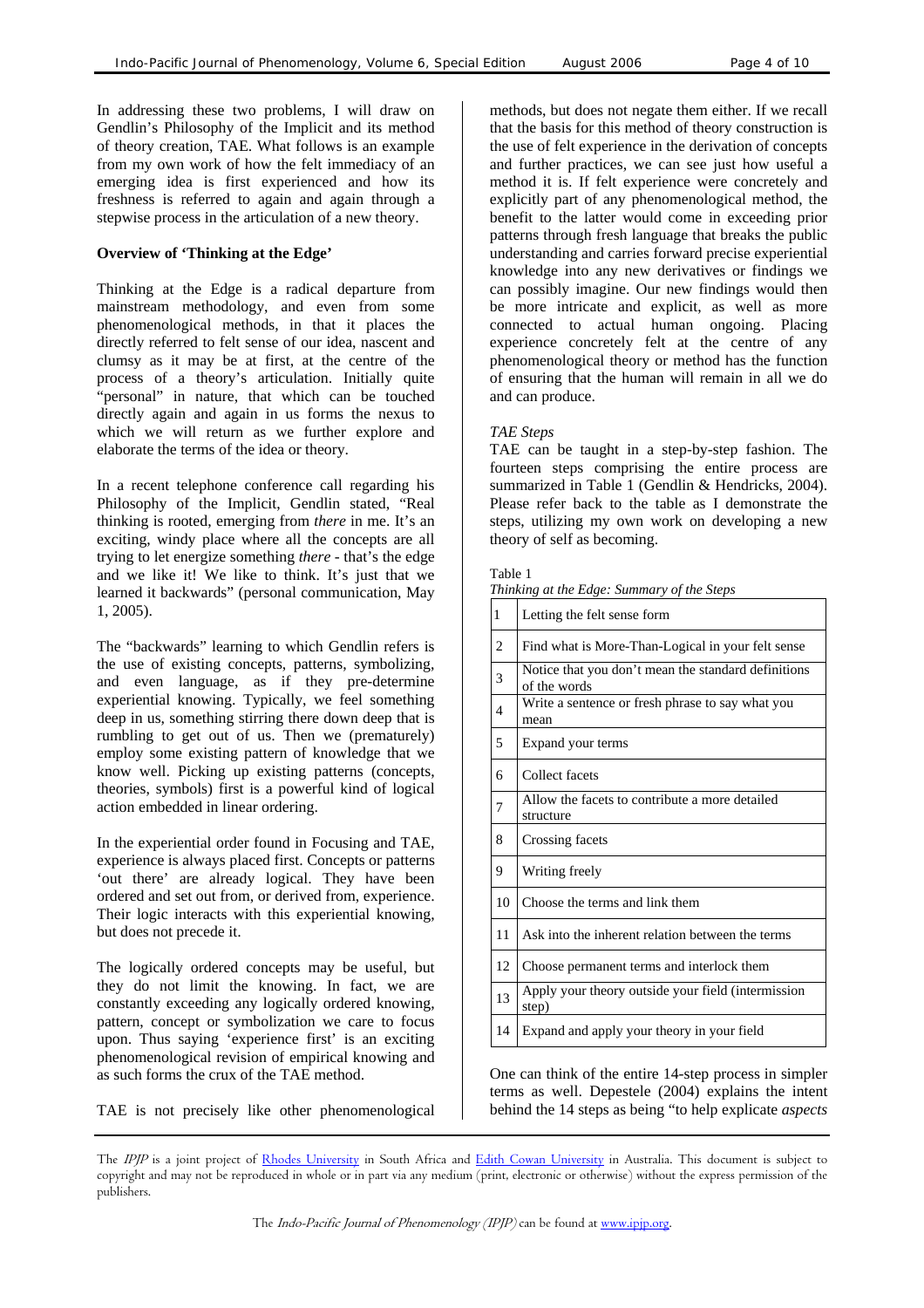(details, entities, …) of my felt sense (or implicit knowing) about my area of knowing, and to organize them theoretically" (p. 25). She further talks of the first eight steps as *lifting out words* from the original felt sense of the idea and expanding upon them. The second part (steps 10-14) involves *building and applying* the newly formulated theory. This leaves one step, step nine, as a transition step in the entire process.

Admittedly, TAE involves many technical steps that the reader may not use in his or her own theory or idea construction. The spirit of the entire endeavour is to find words for some idea we have that might be useful for more than just ourselves. As such, TAE is being formulated for a public purpose; however, the reader may find the first half of the process particularly helpful in at least helping lay out the basic terms of the emerging idea under consideration. To that end, I will trace in more detail the beginning of my idea on the nature of a self that becomes, and leave the latter steps 10-14 in a condensed form, with reflection focused on their content and purpose in phenomenology.

#### *Steps One through Nine: Lifting out Words*

As mentioned above, the most crucial point in the formulation of any concept is the process by which we identify and lay out its central ideas or terms. The first eight steps provide a structure, based on the formal rules of logic, for the explication of main terms that are inherently, reflexively, instances of the felt sense of the idea. I've put in bold characters the specific TAE instructions to which I then respond.

## *Step 1: Letting a felt sense form*

TAE emphasizes the centrality of directly sensing a knowing in us. In a basic introduction to TAE, the facilitator would ask that you take a moment to sense a certain knowing in you that needs to be articulated by you but for which you have no/few words that can be extended into public language at this point.

## **Choose something that you care about that you would like to develop**.

*I'm thinking about a sense I have of how we always are amazed at, or rather, surprised by our personal growth … the kind that is demonstrably known, at least to our own self. But it's more than this really. I want to say something about the self as change, but specifically about how self-change is always an exceeding, a breaking down of one thing for the next that isn't really there yet, but somehow is there too.* 

Next in this step you ask yourself "What would I like these words to mean now?" And then sit back and see what comes in a bodily way with a distinct bodily-felt unclear edge.

## **From this felt sense you write one short sentence. Underline the key word(s) or crux of it for you.**

*Self-as-becoming is always an exceeding of certain boundaries opening us up in new and uncertain ways.* 

## **Find a specific example of this when it actually happened.**

*I remember nearly drowning while being on a diving trip in Hawaii several years ago. I felt peaceful and somehow happy. Just as I began to close my eyes the guide pulled me up. On the boat I was shocked at how easy death seemed to be and how new everything seemed, how everything normal was cracked open.* 

In this step you find your felt sense of the project, in my case roughly *the self as a kind of becoming*. I do not start my work from pre-ordered knowledge, to which I have had plenty of exposure. I start from what is in me that I sense needs to be said. Of course I am aware of the many orders of concepts concerning the nature of the self that I have already digested. My task here is to start inside rather than in the existing structures of knowledge. My example is critical at this point, as it provides a link to what I feel that I can return to if I venture too fast into the realm of what is already known. There are many more examples that I could give.

# *Step 2: Finding the more than logical in the felt sense*

The more-than-logical, or illogical, in our felt sense directly refers us to the edge at which our idea operates in consciousness. We can touch that edge, going back and forth whenever we take the time to attend to it. In TAE, the illogical is a special instance of the felt sense as it becomes known to us, prior to distinguishing it from the sensing.

#### **Write an illogical or paradoxical sentence about your idea.**

*A self is and is not a becoming simultaneously without an apparent end, even when, especially when, the regular order of things is in jeopardy, when the orders crack.* 

The IPJP is a joint project of Rhodes University in South Africa and Edith Cowan University in Australia. This document is subject to copyright and may not be reproduced in whole or in part via any medium (print, electronic or otherwise) without the express permission of the publishers.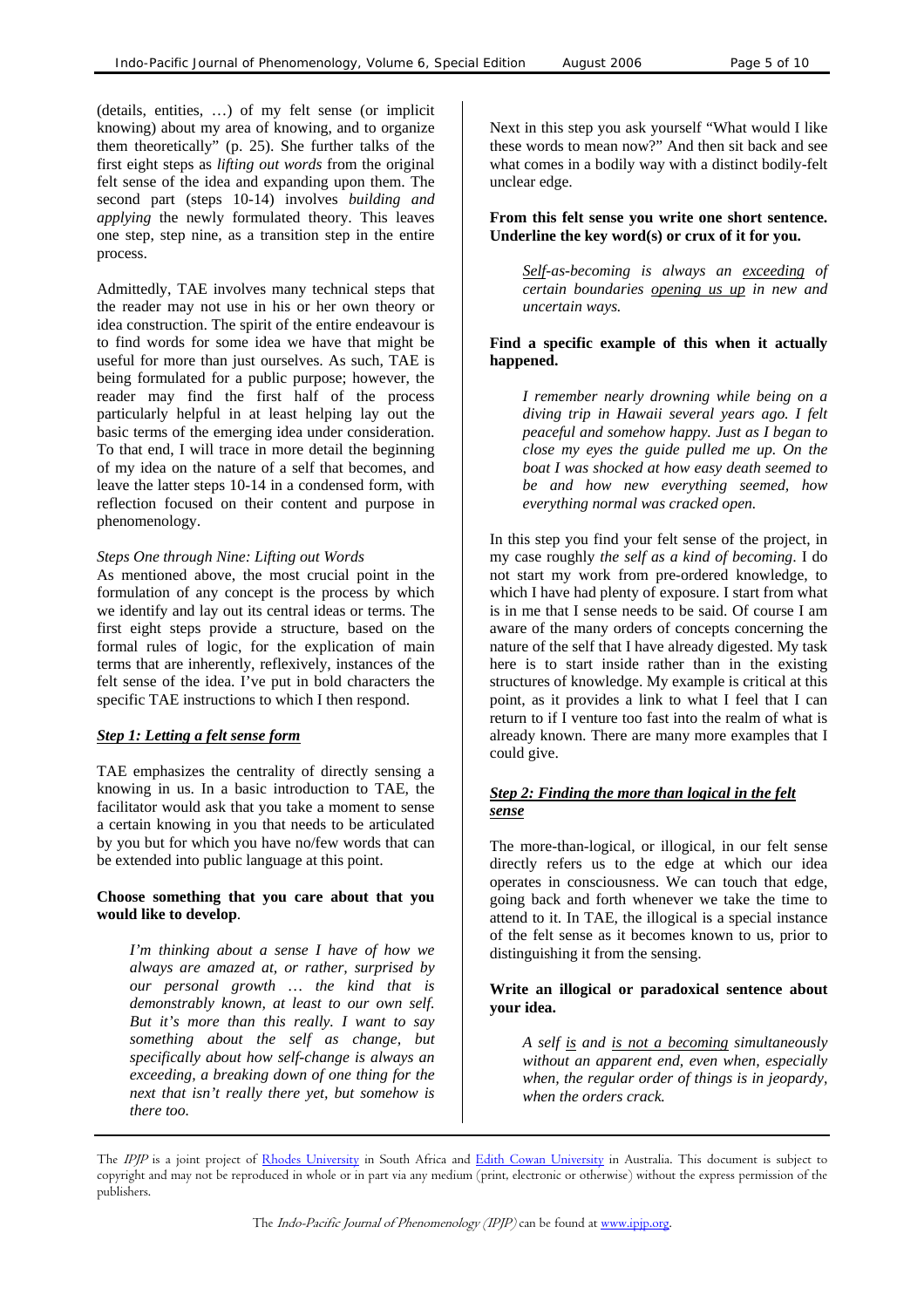This step helps us to unlock our idea from all the others we already have about it. Writing in illogical form presents us with a *both/and* rather than the usual *either/or*, which is a hallmark of highly conceptually layered thinking. It is the first step toward a fresh understanding.

# *Step 3: Notice that you don't mean the standard definitions of words*

TAE draws upon the reflexivity of language and experience. When we attend to the felt sense of an idea, we notice how the regular use of conventional words *doesn't exactly say* what we want it to mean. So, in this step of TAE, we take the liberty of exceeding words on purpose. To say to yourself "no words fit" is not a defeat in any way; it's a technique that helps dislodge the usual, the customary, the ordinary.

#### **To help the felt sense out, we take our underlined words from step one and write out our own definitions for them.**

*Self - This word doesn't fit exactly. I mean a constant AND a becoming always. It may be disorienting to be always a becoming but the usual way is to imply continuity or sameness, and that doesn't work. What I mean is something fresher.* 

*Exceeding - stretching forward from rootedness that can be stuckness* 

*Opening - a sometimes painful breaking up, not always so sweet a thing, easy if you're not noticing what's going on*

*Ontology - 'a universe of discourses' … on the nature of being … an organizing with me in it.*

Above, I wrote out *my* definitions of my key terms. You may have noticed that I added a new term, a very technical one: "ontology". In the process of seeing how the usual use of terms like "self" or "exceeding" didn't fit what I wanted to say, I became aware of another word that was wanted in the process. That word, "ontology", *felt a part of what I was saying* even though it did not appear at first. I chose to keep the new term.

## **Return to your felt sense and find a new single word for a term.**

*Using my first term "self", I dip into its felt sense and find a new term, "fresh". Fresh - this hits something closer to what I* 

*meant by self in the first place. There is something always fresh in my understanding of* *self that doesn't erase the quality of, or experience of, continuity.* 

This substituted term, "fresh", resonates with my felt sense of my entire idea. I choose to keep it close by as I continue. This process of taking out a main term and finding new ones in its place continues for each of the terms. At the end of this step, you have a lot of new data about your central idea. It keeps filling out in new and sometimes surprising ways.

Once again we are playing with our idea while we engage the felt sense of it. Here we are deriving new terms through a kind of zigzagging between logical order and the experiential order. I imagine that this is a rather common process, which many of us in phenomenology are used to following quite naturally. We go back and forth with words (terms) that seem to fit in one moment and then don't in the next. We settle on some words rather than the others and our idea takes shape. In TAE all this is quite explicit, while for most it may be implicit and private.

#### *Step 4: Write a sentence or fresh phrase to say what you wanted each of the words to mean*

Now we take the single new word, in my case the word "fresh", and write an entirely new phrase or sentence such that it says what I mean it to say. I do this with each of the new words from the previous step, of which I've set out only one such term for brevity. This process continues to stoke the fires of my idea by encouraging original ways to speak about it.

In writing about her new theory of unconditional positive regard in psychotherapy, Hendricks (2004) clarifies that

The point of this step of TAE is to generate new phrases which can say what could not be said before. A felt sense may seem to be particular to me, but will be understandable by many people when I have articulated it. My articulation will create it in them. (p. 57)

# **Take your new terms ("fresh") from step three and write a fresh statement.**

*By "fresh" I wanted to mean exciting and masterful forward leaning that is a pointing to the original nature of being that is not in a backwards-looking way only.*

I continue this process of writing fresh sentences with all the new terms I generated from step three. I feel

The IPJP is a joint project of Rhodes University in South Africa and Edith Cowan University in Australia. This document is subject to copyright and may not be reproduced in whole or in part via any medium (print, electronic or otherwise) without the express permission of the publishers.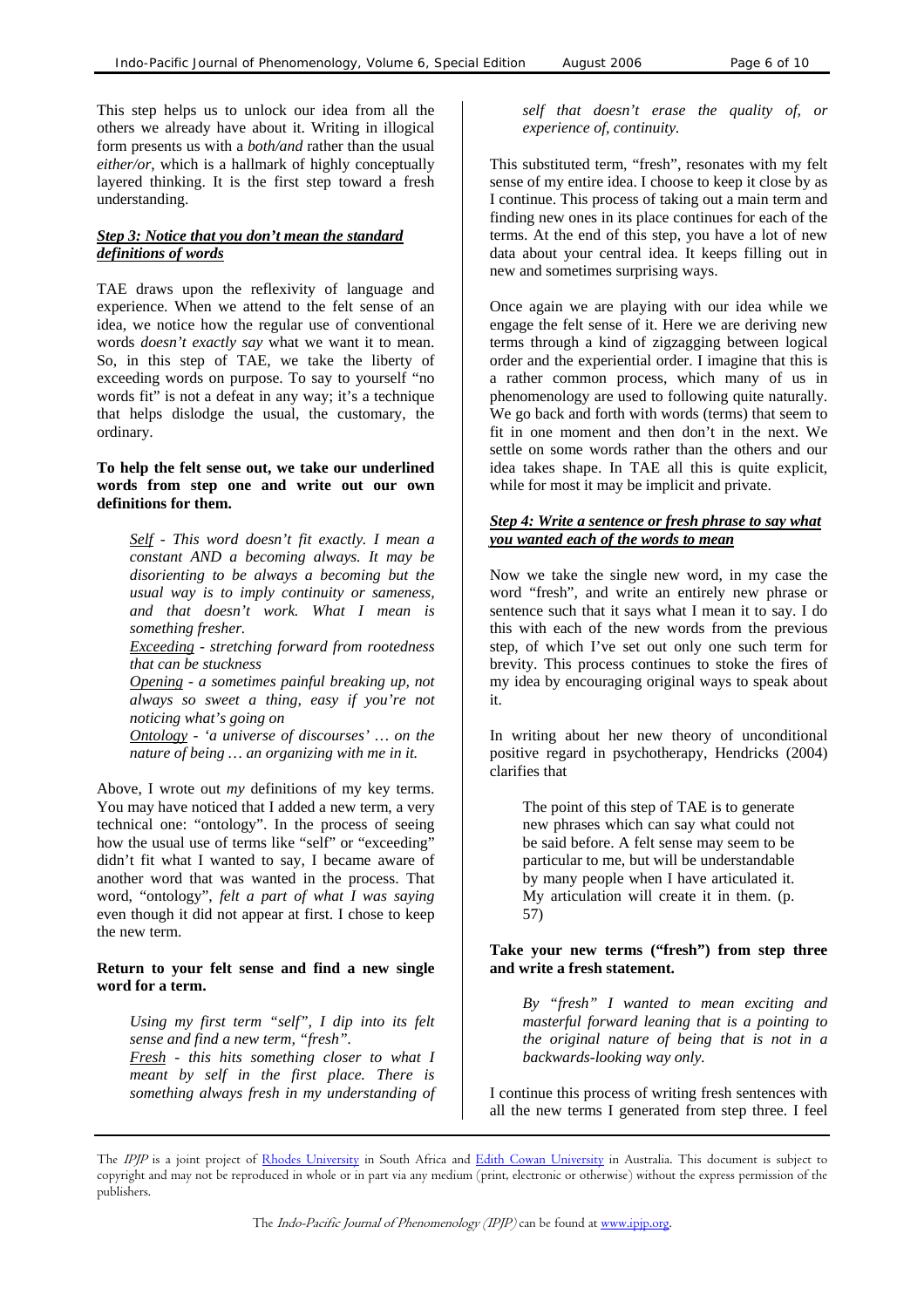into the inherent nature of each of them and let a new phrase emerge that better conveys what I mean. For convenience, I use the starting phrase, "By (…) I wanted to mean ...".

# *Step 5: Expand what you wanted each word to mean by writing fresher, more linguistically unusual, sentences*

This step involves generating even more about your idea. Expanding its central notions, or key terms, from step four, I will add intricacy and detail to the idea. The products of this step yield phrases that are often not common in the public language. In fact, they may not be understood by anyone but me at this point.

My students have often said of this step that it is the most energizing. When I probe further, they speak of how it lets them go freely into the idea in such a way that many come to realize that they know how to think.

**Using the main words or phrases from step four, write a somewhat odd sentence or two in order to expand even further what you now mean by each of the words or phrases: underline what's new and important in each.** 

*By an "exciting and masterful forward leaning" I mean to point to the bracing energy rising and falling that is not naïve or romantic,that is capturing me in its wind.* 

*By "pointing to the original nature of being" I mean directionality and focusing intention such that it's both inward and outward.* 

*By "not in a backwards-looking way only" I mean multiplicity-sensing an interactional placing of me with all that is.* 

# **Write a "string" of the original words and the main fresh phases in the underlined slot in your sentence from step one.**

*Self-in-change is a bracing energy that captures me in its wind, directionally focusing intention by allowing for multiplicity sensing, thus making of me an interactional placing that always exceeds certain boundaries and opens us up in new and uncertain ways.* 

What is always interesting to me at this point is that I feel in a way finished. I want to take a break here. I've followed closely my felt sense of my idea at each step and have even been a bit surprised by how the idea of self in change has expanded. The main idea expressed here is clearly in private language form. It's not ready for publication! I may sense the need to

back off from it for a while or to move further. Either way, I have substantially increased the complexity of the idea and have seen it extend in unpredictable fashion. This shows me that I'm onto something.

Gendlin's *Process Model* (1997a) refers to the genuine excitement that comes each time we logically link a new term, or new terms, from the experiential order. We are deriving living concepts, awareness, perception, and much else, without reducing it or encompassing it into prior forms and symbolizations. For a phenomenologist this deriving hits at the heart of many, or indeed any, human endeavours we care to study. Our subjects of inquiry are a deriving, as are our subject-participants.

# *Steps 6, 7, 8 & 9*

I have condensed the next four steps for the purpose of this discussion. I will clarify them and explain how they would be used in the development of a theory. I leave out further elaboration of them primarily because they involve similar processes as the previous steps of identifying examples of the idea and interlocking them, thus adding even more detailed structure.

## *Step 6: Collect Facets*

Facets are actual times when the thing I'm working on happened. They are specific examples of the as yet unarticulated knowing I have. In this step you identify concrete examples, not abstractions, and give them a one or two word label. They have a specificity and complex structure that is not found in an abstraction. The number of facets is limited only by the time available. Literally, I have collected thirty or more examples of my idea. For the sake of managing this new data, TAE instructions have you work with only three of them.

# *Step 7: Allow the facets to contribute more detailed structure*

The three instances (facets) of your idea are now examined for their inherency, or structure. The structure is revealed in the patterning we can sense from/in each. In TAE, the conceptual patterns are connected to the facets. This is an important part of the theory behind TAE. We enter into the intricacy of the example facet and let more detailed structure emerge. This process is one of explicating the thing itself without losing the texture of it. It's just that now we are giving its texture words. The words for the texture are its pattern.

The IPJP is a joint project of Rhodes University in South Africa and Edith Cowan University in Australia. This document is subject to copyright and may not be reproduced in whole or in part via any medium (print, electronic or otherwise) without the express permission of the publishers.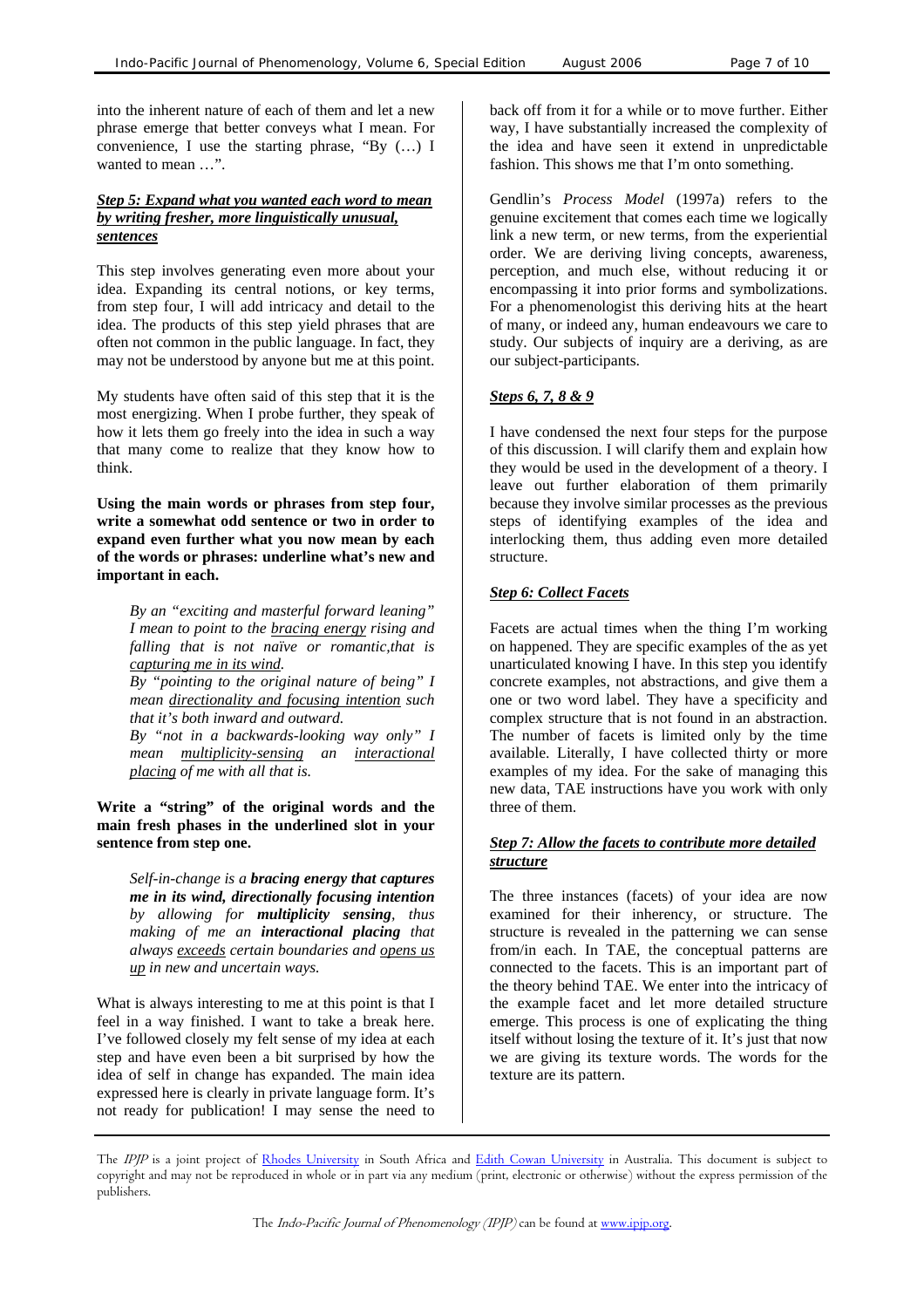## *Step 8: Crossing facets*

Here we step back from the patterns, or inherencies, we've located in our facets. By taking the textural pattern of Facet 1 and let it interact with the pattern in Facet 2, we can now sense how the whole central thing is in both. Many times, crossings occur quite naturally as we think further into an idea. This step is included when we do not readily notice how our facets are actually in some way instances of the central thing in our idea. While not saying that they are the same kind of instance, we can assert that, since they are from the one idea, they are inherently connected.

In the above three steps we develop our kind of truth further. It is not an autistic kind of truth that bears little connection or resemblance to any living organism or behaviour. Our truth is an interaction that does not shy away from any inherency we noted from our inward attending.

#### *Step 9: Writing freely*

At this point we simply allow ourselves a good amount of time to freely write out any thing at all regarding our idea. It is a blank space where we can note what we've learned about the idea so far. Most people will not need to continue beyond this point. The idea has been fleshed out, its detail made clearer. It is finished, even if just for now.

Recall that we began with an edge, a felt sense of something needing to be said. We've fed and encouraged that inchoate certainty to the point that we can freely write about it. We can now not only speak from the felt sense, but follow it as it carries the idea forward. Our thinking is an interaction. Unlike traditional philosophy and science, whose main tenets remain Newtonian in nature, and where inherently meaningless bits come together vis-à-vis some connections existing on the outside, ours is a reversal of that usual order.

#### *Steps 10-14: Building theory*

The rest of the TAE steps help lay out the terms that will form the crux of our theory in public language. We take our implicit knowing articulated in the previous steps and make it communicable (Gendlin & Hendricks, 2004). These steps are highly technical in nature and follow more formal rules of logic. The main point in these few remaining steps is to further feed your idea by building an experiential-logical machine that will generate further and further aspects of it. The machine provides a steady mechanism for enabling our bodily interaction to sketch out the next bits of the idea. The primary cogs in this machine are crossing and dipping. Simply put, when we provide the experiential side with an order, which can be broken by it, we are free to use the logical side without fear of it dominating. Crossing and dipping are two concepts Gendlin derives in *The Process Model* (Gendlin, 1997a).

In developing my theory, I spend a significant amount of time on these steps, getting a feel for how each of my terms interlock and may be the other. I found this part of using logic very exciting personally**.** By dipping back into my felt sense, I can ask how these things are inherently connected and how they are not. The result is an experientially based, strong set of basic principles or terms that will be used in building my theory.

Below is an example of my process in these steps:

*I asked myself about the inherency between 'uniting present' and 'cracking open of orders'. It is clear to me that being present means uniting multiple streams of knowing simultaneously, almost without knowing at times. The uniting of which I'm speaking is a special case of sensing the experience of being present. In this kind of being present there comes the breaking apart of established orders of perception, concept, even thought and feeling. Both are absolutely true of the nature of a self that is becoming.* 

I keep going and further elaborate and refine my ideas. Strands of ideas from other parts of my work come together and carry forward. I don't stop until I'm sure that most of everything I need to say about my idea is laid out.

Once again, we are using formal logic to help us along. It may seem very strange to some of us to use formal procedures of logic with experience. I certainly found it so when I first began using TAE.

As stated above, these final steps are designed to help us begin to write a formal theory. In formal logic, all terms are not merely substitutes for each other; rather they ARE each other. The beauty, and perhaps confusion, of these steps is that we can keep on feeding our formal idea with illogical sentences with the effect of articulating new aspects of the theory. In fact, in my actual work on my theory, I produced many sentences that included ideas I had rejected earlier on in the process. My theory is producing more questions and connections, generating new terms and links. In total, I'm now confident that I

The IPJP is a joint project of Rhodes University in South Africa and Edith Cowan University in Australia. This document is subject to copyright and may not be reproduced in whole or in part via any medium (print, electronic or otherwise) without the express permission of the publishers.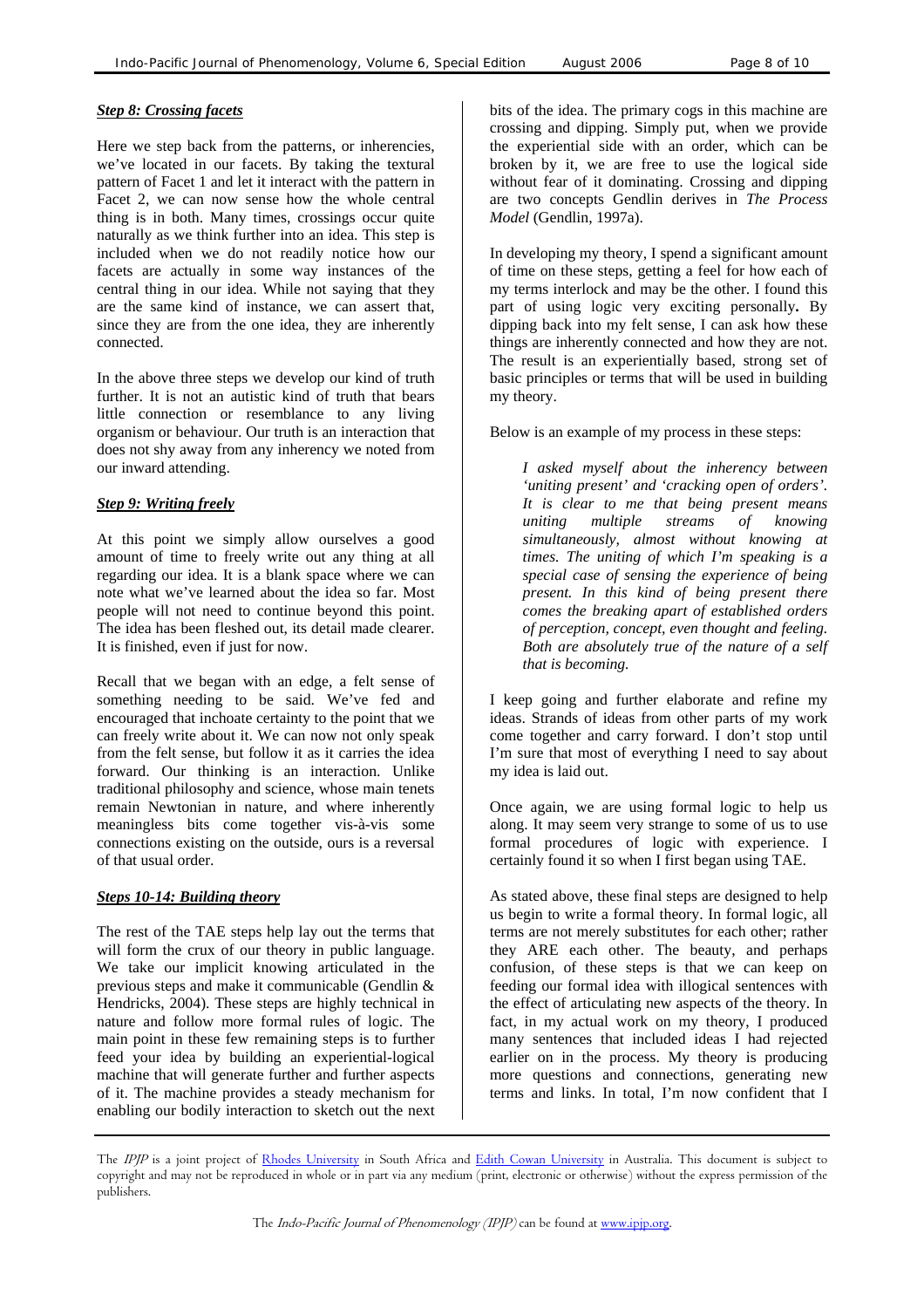have something unique to say about the nature of a self that is becoming.

This is my new statement with which I will work to formulate my theory:

*The nature of the self is to freshly become. This fresh being I am becoming is a cracking open of orders, bringing an always uniting present existence that is itself a continuing.* 

I will now keep working on this statement, letting questions, objections, contradictions, and affirmations arise as they no doubt should and will. I have firm knowledge of my idea now, much more so than at the beginning, even though I am not finished.

#### **Conclusion**

How the logical and the experiential orders work together is a new main philosophical question. (Focusing.org, 2006)

Phenomenologists study humans within nature. The philosophical theory and methodological practices of phenomenology are extended in Gendlin's Philosophy of the Implicit. TAE is a kind of practice or method for creating new theory that exactly conveys our experience in nature while using public language to do so. The method of TAE is *in nature* in that it utilizes concretely felt experience and derives new understanding from it. The theory behind TAE does not suggest relativism of ideas nor endeavours for their own sake. TAE is a way to release language from its confines so that something new can be said and added to our existing knowledges. Our concepts and knowledge encompass neither our experience nor our situations. Yet, the experiential method of TAE helps create new knowledge that explicitly follows humans in nature.

Gendlin (2004a) states that TAE empowers people to speak. I've found that it lets people remember that they know how to think. Anyone with little training can take on the TAE process and get to a firm understanding of the something they know inside that needs to be said by them, and only them. This is first recognized when we come to understand that the usual established words or theories will never be able

to say what we mean exactly. "New phrasing is possible because language is always implicit in human experiencing and deeply inherent in what experiencing is. Far from reducing and limiting what one implicitly lives and wants to say, a fresh statement is physically a further development of what one senses and means to say" (Gendlin, 2004a, p. 5).

Gendlin further states that TAE has a social purpose that is phenomenologically relevant. His theory of human experience builds the inter-human world further. The imposition of order in thought, language, and so forth, is supplanted by the notion of interaction. All existing orders (articulations, distinctions of …) are exceeded in the crossing of the differentiations. We do this all the time. Any time I am thinking, I am thinking new things. It is especially noted when I apply a structured process such as Focusing or TAE, but neither is essential for this new thought to appear. Social change occurs when people begin to realize that they can think and apply their thinking in ways important and meaningful to them and their situations.

In my own phenomenological work, TAE has enabled an articulation of an idea that has been sitting in me for many years. A certain phenomenon was 'in there' in some sense and is now newly so 'out there' in another. The power of experience for phenomenology lies in our ability to utilize concretely felt experience to create new and better theory with concepts linked to living human beings.

As pointed to at the beginning of this paper, phenomenology has two main challenges to confront if it intends to work with experience concretely. As authors, we need to talk about the process of discovery of ideas and theory in the public language. We also need to refer directly to our experience as we form our ideas. With the method of TAE, there is now a genuine process available to phenomenologists that uses experience in whatever area of work we find ourselves. This presents exciting possibilities for academics, science, social thought, drama, art indeed, any realm in which humans come together and interact and have the felt need to say.

\_\_\_\_\_\_\_\_\_\_\_\_\_\_

## **About the Author**

Kevin Krycka is an associate professor in the psychology department at Seattle University, where he spent six years as its chair. Since joining the faculty in 1989, he has taught graduate and undergraduate courses while conducting qualitative research utilizing Gendlin's Experiential Theory, Focusing, and TAE. Dr Krycka has extensive experience in teaching Focusing to those in the medical and various healthcare professions (therapists, body workers,

The IPJP is a joint project of Rhodes University in South Africa and Edith Cowan University in Australia. This document is subject to copyright and may not be reproduced in whole or in part via any medium (print, electronic or otherwise) without the express permission of the publishers.